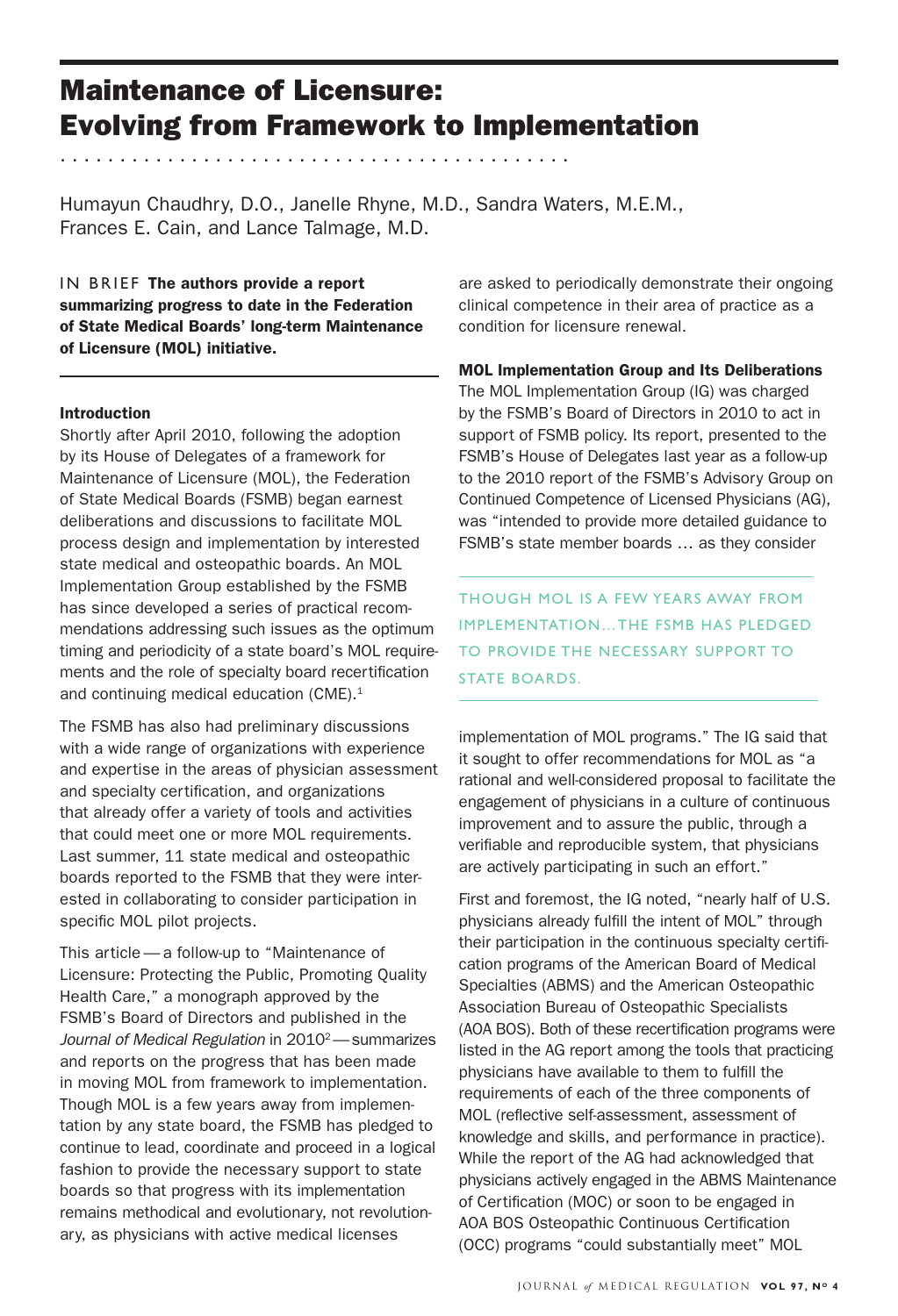requirements, the IG report in 2011 definitively supported the concept. It noted also that both MOC and OCC programs were themselves evolving—like MOL into fully continuous quality improvement programs.

In a census of actively licensed physicians in the United States conducted two years ago, the FSMB found that 74.5 percent of the nation's 850,085 physicians were certified by at least one ABMS specialty board. Among doctors of medicine (M.D.), 77 percent were specialty certified by the ABMS; among doctors of osteopathic medicine (D.O.), 38 percent were ABMS-certified and 40 percent certified by an AOA BOS specialty board. The IG's conservative assessment that "nearly half of U.S. physicians already fulfill the intent of MOL" reflects a reality noted in the census, that 216,352 physicians (both M.D. and D.O.) are not specialtycertified, that a large plurality of physicians are either grandfathered for MOC or OCC (that is, they are not required to recertify) and that another plurality are not participating in MOC or OCC for whatever reason. An additional group of physicians that is not specialty-certified includes those who are in graduate medical education training but have not yet taken their specialty board examinations. Because state licensing boards have never provided a specialty medical license—instead providing a license for the

general undifferentiated practice of medicine the IG made clear that neither MOC nor OCC are intended to become mandatory requirements for medical licensure but should be recognized as substantially meeting any state's MOL requirements. The majority of MOL pilot projects, in fact, will likely be designed to determine and identify multiple options and pathways by which physicians who are not specialty-certified or are not engaged in MOC or OCC may fulfill a state board's MOL requirements.

Alluding to the fact that many physicians serve as leaders in emerging team-based models of health care delivery, such as the patient-centered medical home, the IG said it hoped that its recommendations "can serve as a model for other health care professions as they look at developing their own continuous improvement processes." In fact, the National Council of State Boards of Nursing, the National Association of Boards of Pharmacy, the National Commission for Certification of Physician Assistants and the American Association of Physician Assistants have all embarked on such programs for their health professionals.

## MOL Implementation Group's 2011 Recommendations

The 2011 recommendations of the IG (see Figure 1) were calibrated to adhere to the guiding principles

# Figure 1 MOL Implementation Group's 2011 Recommendations to State Boards<sup>1</sup>

|                        | Consider pursuing a "phased approach" for MOL implementation.                                                                                                                                                                                                                                          |
|------------------------|--------------------------------------------------------------------------------------------------------------------------------------------------------------------------------------------------------------------------------------------------------------------------------------------------------|
| $\overline{2}$         | Require each licensee to complete certified and/or accredited CME, a majority of which (at least half)<br>should be practice-relevant.                                                                                                                                                                 |
| $\left 3\right\rangle$ | Require licensees to undertake objective knowledge and skills assessments to identify learning<br>opportunities and guide improvement activities.                                                                                                                                                      |
| $\overline{4}$         | Require licensees to use comparative data and, when available, evolving performance expectations to<br>assess the quality of care they provide and then apply best evidence or consensus recommendations<br>to improve and subsequently reassess their care.                                           |
| $\sqrt{5}$             | Require each licensee to complete a minimum Component One activity on an annualized basis, a<br>majority of which is devoted to practice-relevant CME that supports practice improvement, and to<br>document completion of one Component Two and one Component Three activity every five to six years. |
| 6                      | Consider physicians who provide evidence of successful ongoing participation in ABMS Maintenance<br>of Certification (MOC) or AOA BOS Osteopathic Continuous Certification (OCC) programs to have<br>fulfilled all three components of MOL.                                                            |
|                        | Regularly collect data from individual licensees about the extent of their engagement in direct patient<br>care and the nature of their daily professional work.                                                                                                                                       |

Strive for consistency in the creation and execution of MOL programs.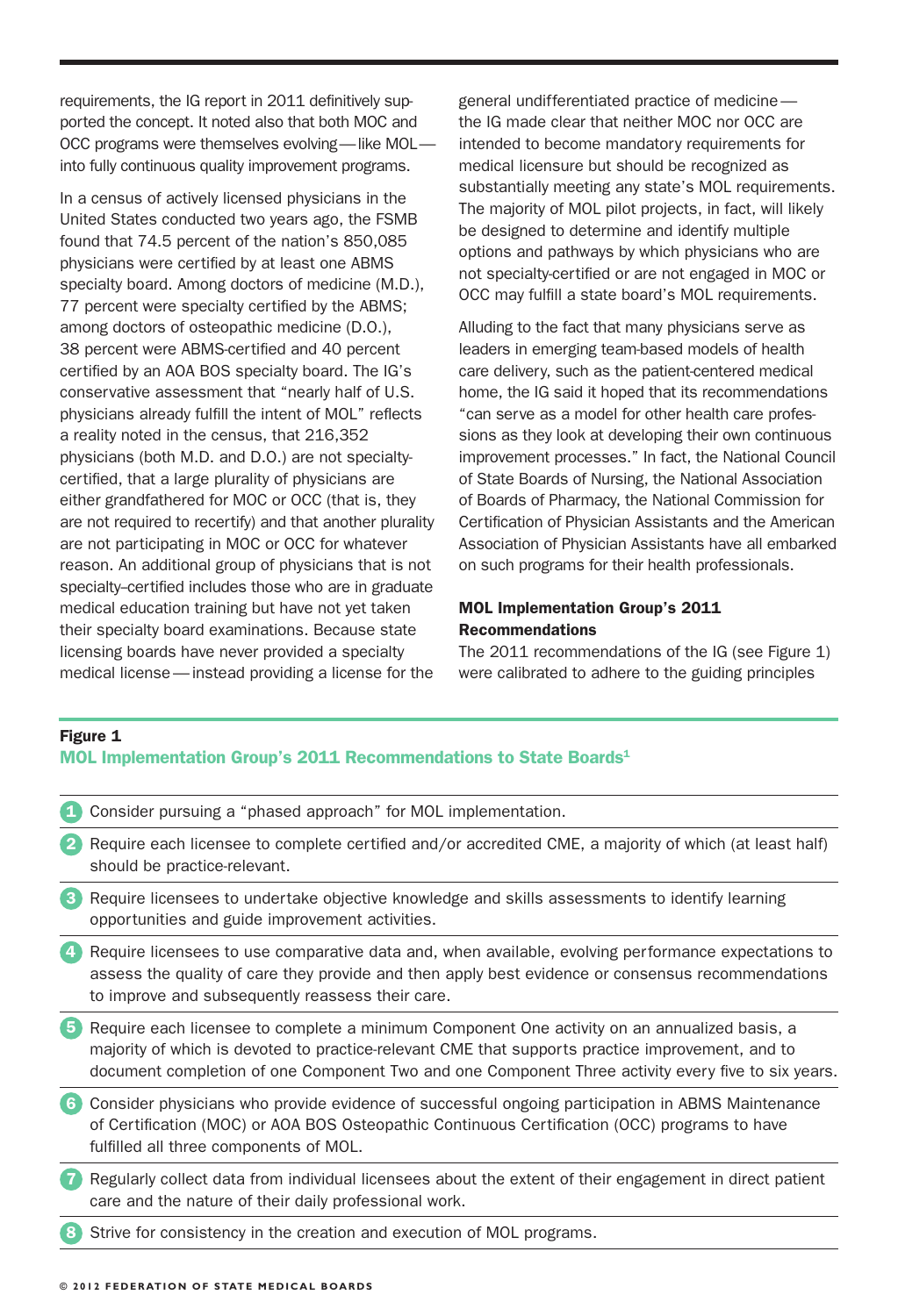for MOL adopted by the FSMB's House of Delegates in 2010 as part of the AG report (see Figure 2). Recognizing that the adoption of MOL represents a "substantial paradigm shift" for state medical and osteopathic boards, the IG advised state boards to consider pursuing a "phased approach" for MOL implementation, though it said it would encourage state boards that were interested in a more expedited process. It recommended that once a state

The majority of MOL pilot projects WILL LIKELY BE DESIGNED TO IDENTIFY multiple options by which physicians WHO ARE NOT SPECIALTY-CERTIFIED may fulfill a state board's MOL requirements.

board has decided to implement MOL, a year or two should be spent in preparing for MOL, including a "readiness assessment, preparatory steps, initial communication to licensed physicians (and) involvement of stakeholders." Such preparation, the IG said, should address program implementation activities, including communication with training programs and medical schools; a review of the board's medical practice act, policies, rules and regulations; an inventory of staff and financial resources; review and use of an FSMB "MOL Toolbox" that will consist of practical guidance, assistance and resources; an evaluation of data needs; concrete decisions on program design and physician activities deemed acceptable for MOL compliance; and revisions to the medical license renewal application as needed. (Many of these items will likely be incorporated in the first phase of MOL pilot projects.) The IG also recommended that state boards hold informational meetings about MOL with legislators, state medical

and osteopathic societies, physicians, the public and other key stakeholders.

After this preparatory time, the IG suggested that each of the three components of MOL (i.e., reflective self-assessment, assessment of knowledge and skills, and performance in practice) be sequentially implemented in a phased approach (up to two to three years for each component), noting that once MOL is fully implemented by a state board, all licensed physicians in that jurisdiction will be "expected to comply with the entire MOL program as designed." In calling for the adoption of the first component of MOL first, rather than all three components at once, the IG said it hoped to demonstrate early success in MOL implementation to build momentum for subsequent components, to "build on the known and familiar" to ease the transition from license renewal to MOL and to "develop buy-in over time" for more elaborate continuous professional development activities. In the area of CME, a critical element of the first component of MOL, the IG advised state boards to require each licensee to complete certified and/or accredited CME, a majority of which (that is, at least half) should be practice-relevant.

Regarding the assessment of knowledge and skills, the second component of MOL, the IG advised state boards to require licensees to participate in knowledge and skills assessments to identify learning opportunities that guide their improvement activities. The IG suggested such activities should be developed by an objective third party with demonstrated expertise in these areas; be structured, validated and consistently reproducible; be credible with the public and the profession; provide meaningful assessment feedback; and provide formal documentation that describes the nature of the activity and its successful completion. In reiterating a point made by the AG a

# Figure 2

# The Guiding Principles of Maintenance of Licensure<sup>4</sup>

1 MOL should be administratively feasible and developed in collaboration with other stakeholders.

2 The authority for establishing MOL requirements should remain within the purview of state medical boards.

3 MOL should not compromise patient care or create barriers to physician practice.

4 The infrastructure to support physician compliance with MOL requirements must be flexible and offer a choice of options for meeting requirements.

5 MOL should balance transparency with privacy protections.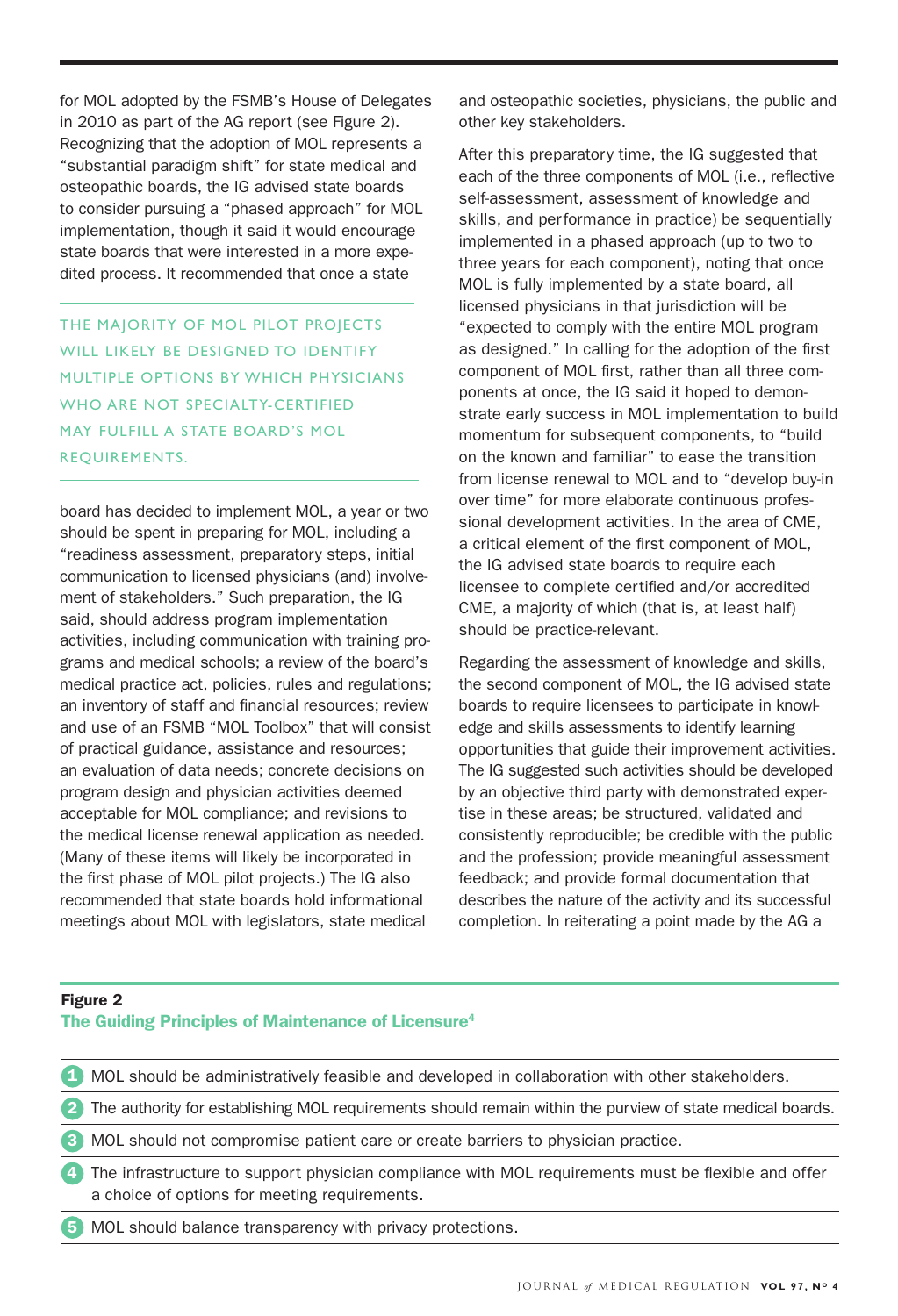year earlier, the IG said high-stakes examinations may be an option by which a physician may choose to meet this requirement (as with MOC or OCC) but such an examination should not be mandated for MOL for physicians not engaged in MOC or OCC activities. Recognizing the limited resources of most state boards, particularly in challenging economic times, the IG said it "would not expect" state boards to develop external assessments unless they chose to do so but could see state boards accepting external, objective assessments that met their licensing requirements.

For the third MOL component, performance in practice, the IG advised state boards to require licensees to use comparative data and, when available, evolving performance expectations to assess the quality of care they provide in their area of practice and then apply best evidence or consensus recommendations to improve and subsequently reassess their care. In essence, the IG suggested that physicians should be asked to use their available practice data to evaluate patient outcome variation, both within their own practices as well as in comparison to local and national peers "when such data is available." Recognizing that component three of MOL "will evolve over time," the IG recommended that state boards consider the "full range of ongoing highquality practice improvement activities that are now being implemented by specialty and professional societies, certifying boards, hospitals, physician groups and quality improvement organizations" that it listed in its report as examples.

Although the term of license renewal currently varies between one and three years among state boards, the IG advised state boards to require each licensee to annually complete a minimum MOL Component One activity, a majority of which is devoted to practice-relevant CME that supports practice improvement, and to document completion of one Component Two and one Component Three activity every five to six years. Until physicians and state boards are able to demonstrate continuous engagement in MOL activities in a "rolling and uninterrupted manner through automated data reporting," the IG said, most state boards will have to rely upon periodic documentation and verification as evidence of participation in required MOL activities. Explaining its rationale for different periodicities for the three components, the IG said "requiring completion of some Components less frequently than every license re-registration cycle will make implementation of MOL more administratively feasible for SMBs [state medical

boards] and strikes a balance between ensuring sufficient rigor in the MOL process and ensuring that compliance with MOL is not overly burdensome for licensees."

The IG noted that MOL, MOC and OCC are similar but not identical in purpose or design. While they each require a physician's commitment to lifelong learning and self-assessment through a variety of approaches, MOL does not require specialty board certification. However, the IG advised state boards to consider physicians who provide evidence of successful ongoing participation in ABMS Maintenance of Certification (MOC) or AOA BOS Osteopathic Continuous Certification (OCC) to have substantially fulfilled all three components of MOL. Since MOL—unlike MOC or OCC—is expected to be mandatory for all physicians as a requirement of medical licensure renewal, the IG said it should be reasonably adaptable for a more heterogeneous physician population that includes those that are and are not specialty-certified, and those that are and are not engaged in MOC or OCC activities.

The IG also advised state boards to regularly collect data from individual licensees about the extent of their engagement in direct patient care and the nature of their daily professional work, an effort currently being addressed in part by an FSMB working group looking at a minimal data set of questions that all state boards could require of physicians

As MOL advances, the FSMB has an interest on behalf of state medical boards to collaborate with organizations that have expertise in activities that could satisfy MOL requirements.

when they renew their license. There is also an FSMB working group looking at ways in which non-clinical physicians may meet a state's MOL requirements. Finally, recognizing that 22.7 percent of the nation's physicians have more than one state medical license, the IG advised state boards to strive for consistency in the creation and execution of state-based MOL programs across the country.

#### Preparing for MOL Pilot Project Implementation

Several months before the IG presented its report to the House of Delegates, in 2011, a meeting was held in Chicago of the FSMB, the National Board of Medical Examiners (NBME), the National Board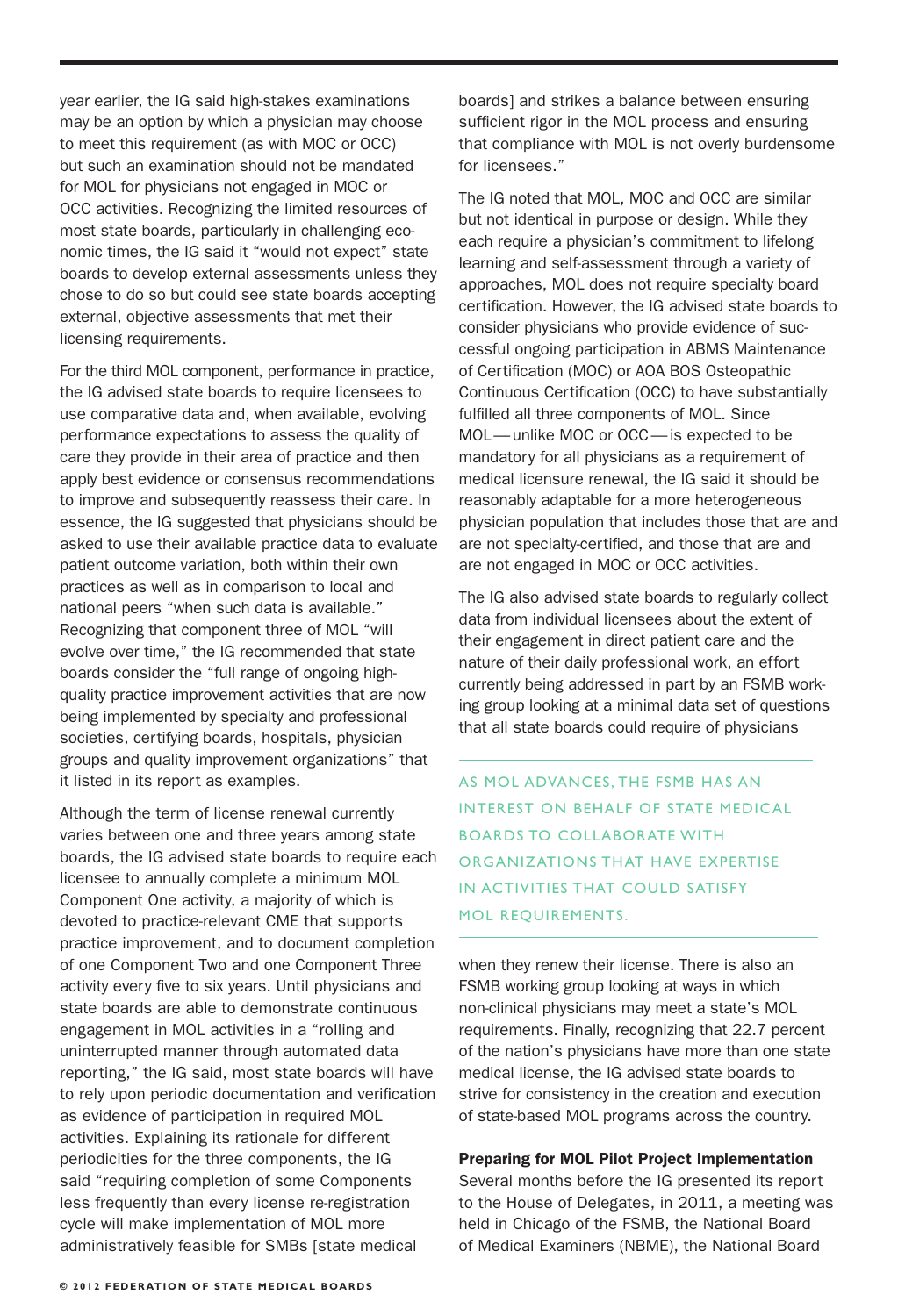of Osteopathic Medical Examiners (NBOME), the ABMS and the AOA BOS to begin to explore ways in which discussions could be pursued to develop and design pilot projects for state medical boards to consider as they implement MOL.

As MOL advances, the FSMB has an interest on behalf of state boards to collaborate with organizations that have expertise in physician assessment, specialty certification and practice-specific tools and activities that could satisfy MOL requirements. The five organizations have met on a regular basis, rotating between Dallas and Philadelphia and Chicago, and have exchanged information and explored opportunities for bilateral (e.g., NBME-NBOME) or multilateral work on specific MOL pilot implementation projects. The members of the group have also acknowledged the need to engage with organizations like the Council of Medical Specialty Societies (CMSS), the Accreditation Council for Continuing Medical Education (ACCME) and the American Medical Association (AMA), to name just three, to better identify existing CPD tools, activities and processes. The FSMB has taken the lead in most of these communications and is still in the early phases of these discussions.

On March 18, 2011, then-FSMB Chair Freda Bush, M.D., sent a letter to the executive directors of all 70 state medical boards in the United States, updating them on the progress being made with the advancement of MOL and noting that the FSMB and several collaborating organizations were now "ready to explore specific methodologies by which a state may wish to pilot MOL implementation." She asked them to formally respond by June 1 if they were interested in participating with the FSMB in MOL pilot implementation projects. The June 1 deadline was selected in part to enable further discussions with state boards at the FSMB's annual meeting that April in Seattle.

Between March and June, FSMB board members and staff fielded queries and comments from several state boards, both at the annual meeting and at selected site visits to specific boards at their request to talk about MOL. While there was widespread interest among many states to be among the first to consider implementing MOL, there was also concern about the resources that may be required to do so. Many respondents expressed a desire to move forward, however, with several state boards openly sharing some of the steps they were already considering in order to implement MOL in their jurisdictions. The Massachusetts Board of Registration in Medicine,

for instance, expressed a desire to implement MOL in that state by 2015, the same year that its rules requiring physicians to demonstrate familiarity with electronic health records as a condition for license renewal are expected to go into effect. The Vermont Board of Medical Practice announced that it would require, for the first time, completion of CME credits for licensure renewal, an important precursor to MOL implementation. The Colorado Medical Board reported that the Colorado Medical Society had created an MOL committee and would be collaborating with them on possible implementation strategies. Some state boards, such as the Pennsylvania State Board of Medicine, have created their own MOL Committee to further examine the issue. The Minnesota Board of Medical Practice reported that it had adopted a rule change to recognize physicians engaged in MOC and OCC programs as having satisfied that state's CME requirements for licensure renewal. Other state boards expressed an interest in MOL but said there were more pressing agenda items at the moment, while others expressed an interest in allowing best practices to emerge as they continued to follow developments.

By June, 11 state boards replied that they were interested in considering participation in MOL pilot implementation projects with the FSMB: Osteopathic Medical Board of California, Colorado Medical Board, Delaware Board of Medical Practice, Iowa Board of Medicine, Massachusetts Board of Registration in Medicine, Mississippi State Board of Medical Licensure, Medical Board of Ohio, Oklahoma State Board of Osteopathic Examiners, Oregon Medical Board, Virginia Board of Medicine and the Wisconsin Medical Examining Board.

### The Evolution of MOL Pilot Implementation Projects

During a conference call on September 7, 2011, the FSMB led a discussion with those state boards that had expressed an interest in participating in MOL pilot projects. During this call, FSMB staff members shared the results of discussions they have had with a wide range of organizations, and concluded by the end of the call that there was wide interest among the state boards in the ultimate implementation of as many as 20 to 30 pilot projects, with perhaps a third of that number developed for implementation by early 2012.

The state boards were given an opportunity to share their thoughts on three broad, hypothetical approaches to MOL implementation: an open system, a closed system and a hybrid system. In an open MOL system, a wide variety of tools and options